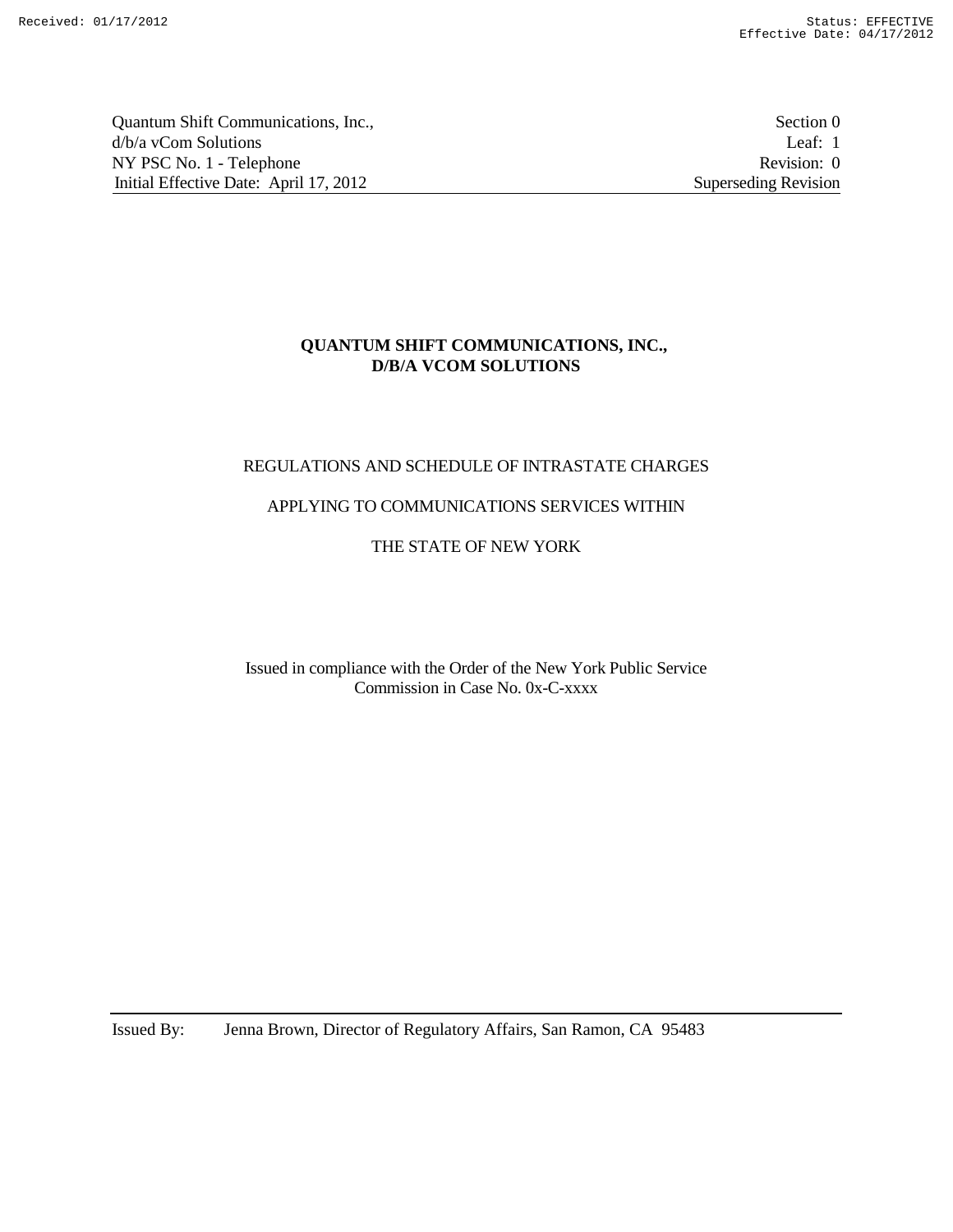Quantum Shift Communications, Inc., Section 0 d/b/a vCom Solutions Leaf: 2 NY PSC No. 1 - Telephone Revision: 0 Initial Effective Date: April 17, 2012 Superseding Revision

#### TABLE OF CONTENTS

#### INDEX

- SECTION 1 APPLICATION OF TARIFF
- SECTION 2 GENERAL RULES AND REGULATIONS
- SECTION 3 CONNECTION CHARGES
- SECTION 4 INTRALATA MESSAGE TOLL SERVICE
- SECTION 5 SUPPLEMENTAL SERVICES
- SECTION 6 BUSINESS NETWORK SWITCHED SERVICES
- SECTION 7 SPECIAL SERVICES AND PROGRAMS
- SECTION 8 SPECIAL ARRANGEMENTS
- SECTION 9 LOCAL CALLING AREAS
- SECTION 10 EXPLANATION OF TERMS
- SECTION 11 BILLING AND COLLECTION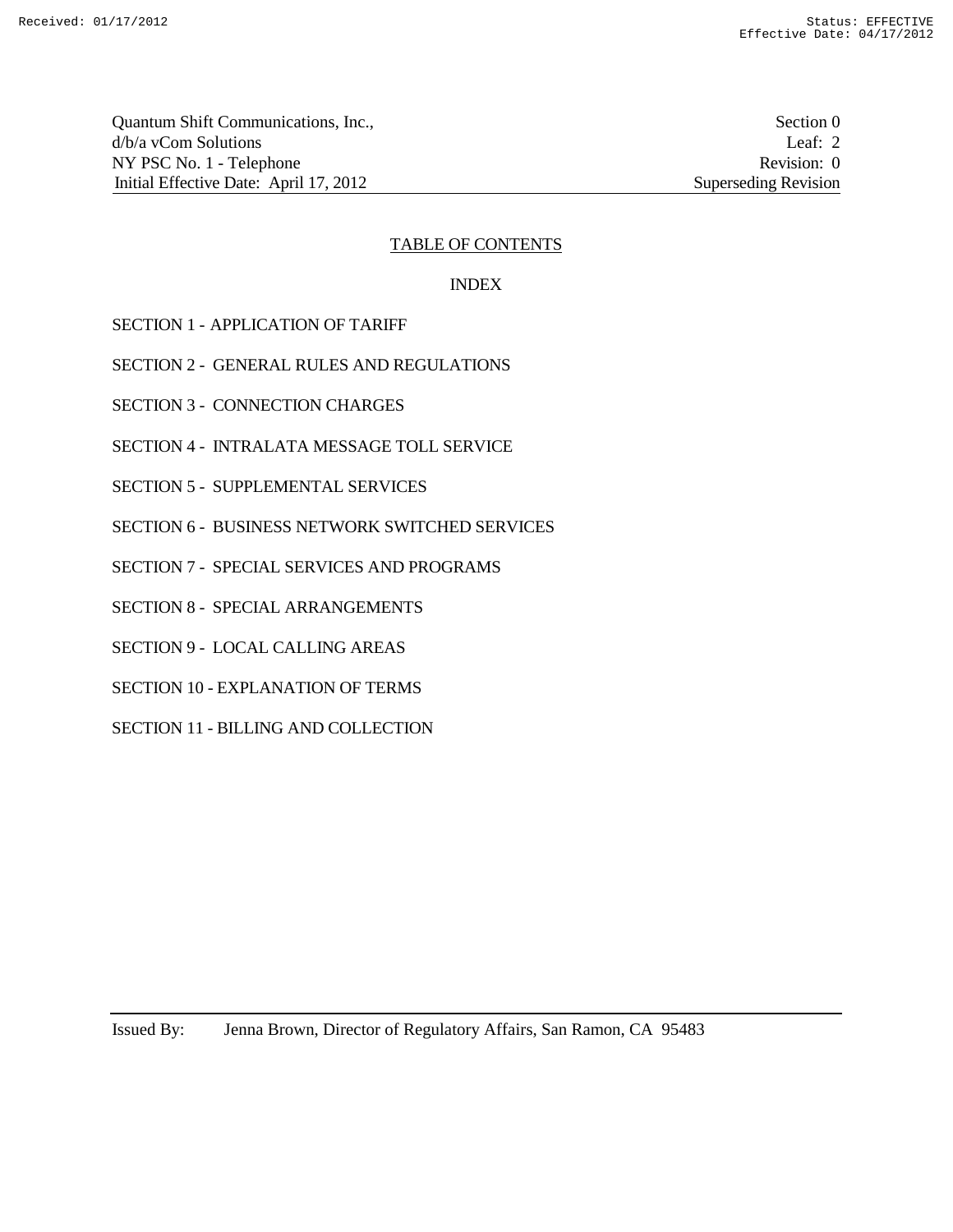| Quantum Shift Communications, Inc.,    | Section 0            |
|----------------------------------------|----------------------|
| d/b/a yCom Solutions                   | Leaf: $3$            |
| NY PSC No. 1 - Telephone               | Revision: 0          |
| Initial Effective Date: April 17, 2012 | Superseding Revision |

#### EXPLANATION OF SYBOLS

- (C) Indicates Changed Regulation
- (D) Indicates Discontinued Rate or Regulation
- (I) Indicates Rate Increase
- (L) Indicates Relocation of Text with no Change
- (N) Indicates New Rate or Regulation
- (R) Indicates Rate Reduction
- (T) Indicates Change of Text Only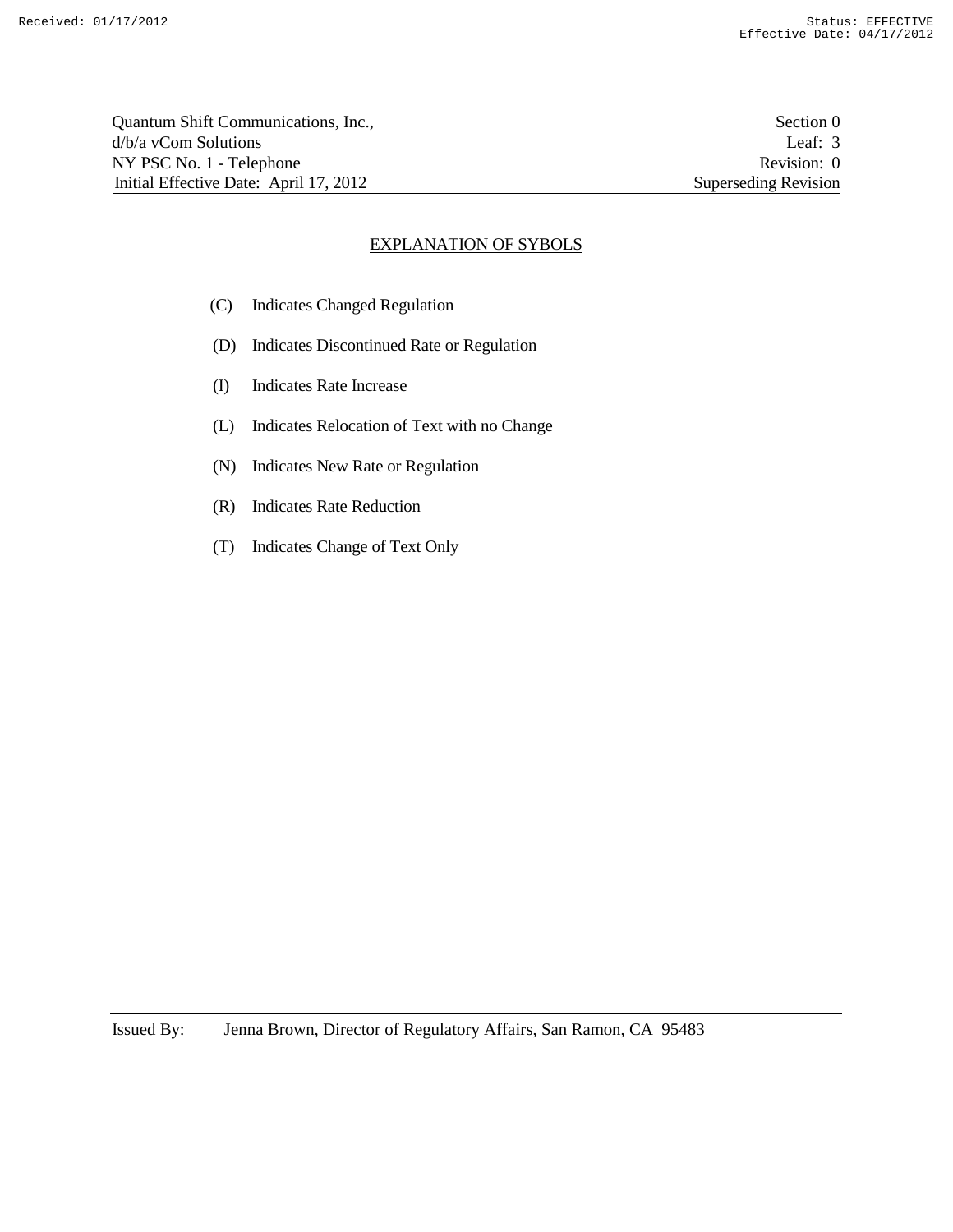| Quantum Shift Communications, Inc.,    | Section 0            |
|----------------------------------------|----------------------|
| $d/b/a$ vCom Solutions                 | Leaf: $4$            |
| NY PSC No. 1 - Telephone               | Revision: 0          |
| Initial Effective Date: April 17, 2012 | Superseding Revision |

# **INDEX**

#### $\mathbf A$

| <b>SECTION</b><br>Leaf |
|------------------------|
|                        |
| 20                     |
| $22^{\circ}$           |
| 20                     |
| $\overline{2}$         |
| 24                     |

## $\, {\bf B}$

|  | $\overline{3}$           |
|--|--------------------------|
|  | $\mathcal{D}$            |
|  |                          |
|  | $\overline{\phantom{a}}$ |

# $\mathbf C$

|  | 30            |
|--|---------------|
|  | $\mathcal{D}$ |
|  |               |

# ${\bf D}$

Jenna Brown, Director of Regulatory Affairs, San Ramon, CA 95483 Issued By: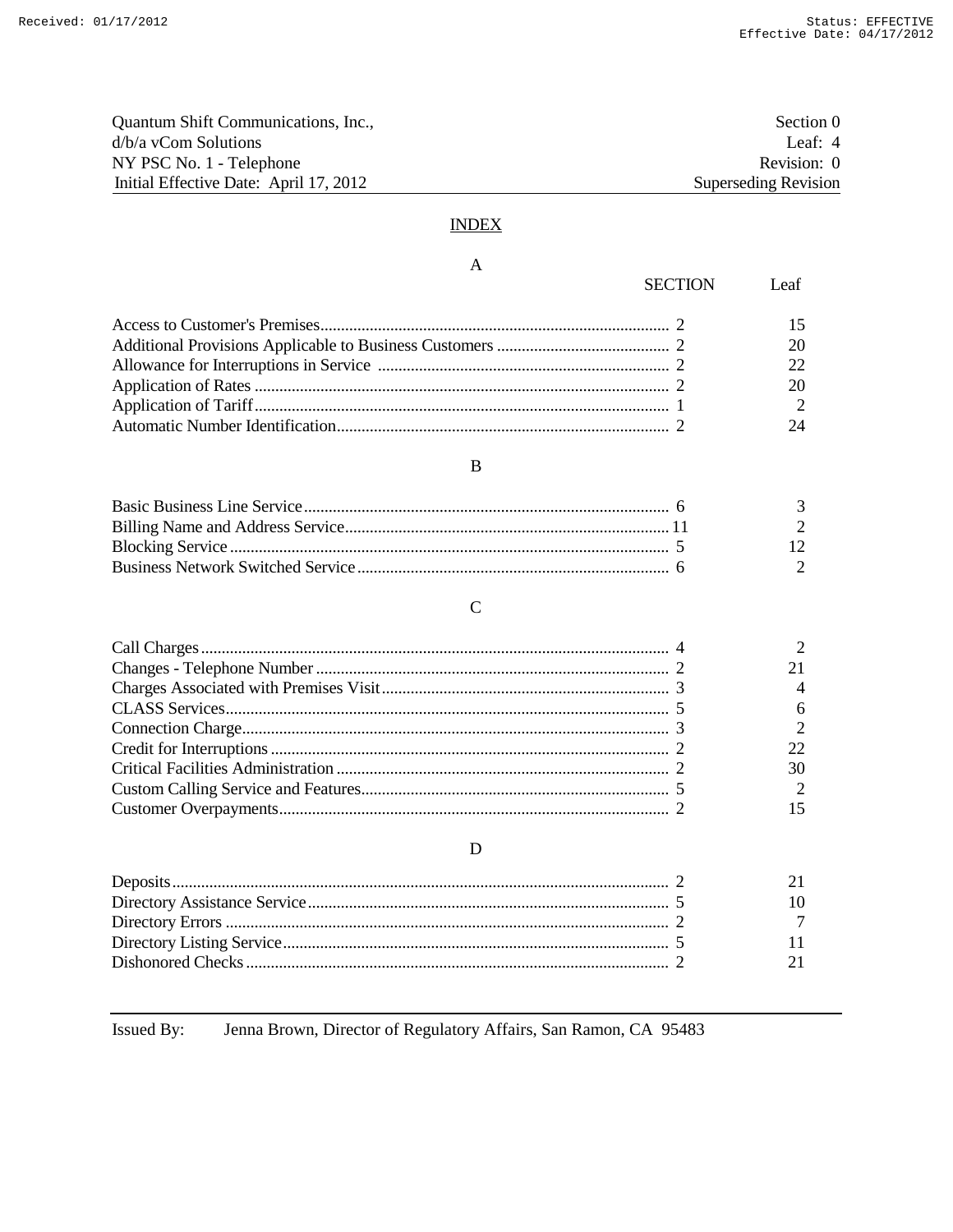| Quantum Shift Communications, Inc.,    |                | Section <sub>0</sub>        |
|----------------------------------------|----------------|-----------------------------|
| d/b/a vCom Solutions                   |                |                             |
| NY PSC No. 1 - Telephone               |                | Revision: 0                 |
| Initial Effective Date: April 17, 2012 |                | <b>Superseding Revision</b> |
|                                        |                |                             |
| <b>INDEX</b> (Cont'd)                  |                |                             |
|                                        | <b>SECTION</b> | Leaf                        |
| E                                      |                |                             |
|                                        |                | 20                          |
|                                        |                | 17                          |
|                                        |                | 2                           |
|                                        |                | 1                           |
| F                                      |                |                             |
|                                        |                |                             |
|                                        |                | 11                          |
| G                                      |                |                             |
|                                        |                | 5                           |
|                                        |                | 16                          |
| H                                      |                |                             |
|                                        |                |                             |
|                                        |                | 7                           |
| I                                      |                |                             |
|                                        |                | 6                           |
|                                        |                | 4                           |
|                                        |                | 15                          |
|                                        |                | 2                           |
| J                                      |                |                             |
|                                        |                |                             |
| (Reserved for future use)              |                |                             |
| K                                      |                |                             |
| (Reserved for future use)              |                |                             |
|                                        |                |                             |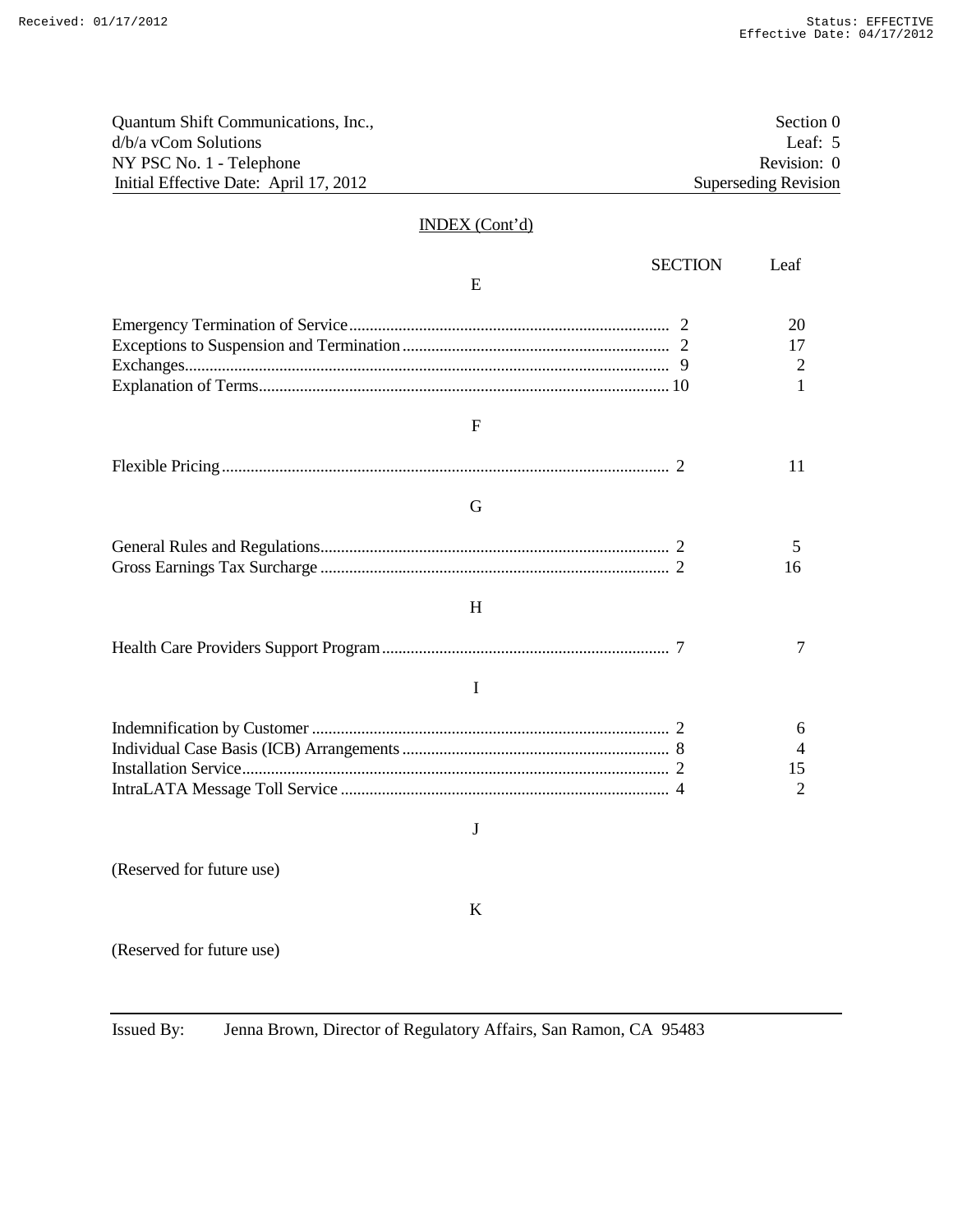| Quantum Shift Communications, Inc.,    |                | Section <sub>0</sub>        |
|----------------------------------------|----------------|-----------------------------|
| d/b/a vCom Solutions                   |                | Leaf: 6                     |
| NY PSC No. 1 - Telephone               |                | Revision: 0                 |
| Initial Effective Date: April 17, 2012 |                | <b>Superseding Revision</b> |
|                                        |                |                             |
| <b>INDEX</b> (Cont'd)                  |                |                             |
|                                        | <b>SECTION</b> | Leaf                        |
| L                                      |                |                             |
|                                        |                | 14                          |
|                                        |                | 23                          |
|                                        |                | 5                           |
|                                        |                | $\overline{2}$              |
|                                        |                | 11                          |
| M                                      |                |                             |
|                                        |                | 10                          |
|                                        |                | 3                           |
| N                                      |                |                             |
|                                        |                | 2                           |
|                                        |                | 17                          |
|                                        |                | 4                           |
| Ω                                      |                |                             |
|                                        |                | 5                           |
| P                                      |                |                             |
|                                        |                | 13                          |
|                                        |                | 12                          |
|                                        |                | 7                           |
|                                        |                | 4                           |
|                                        |                | $\mathbf Q$                 |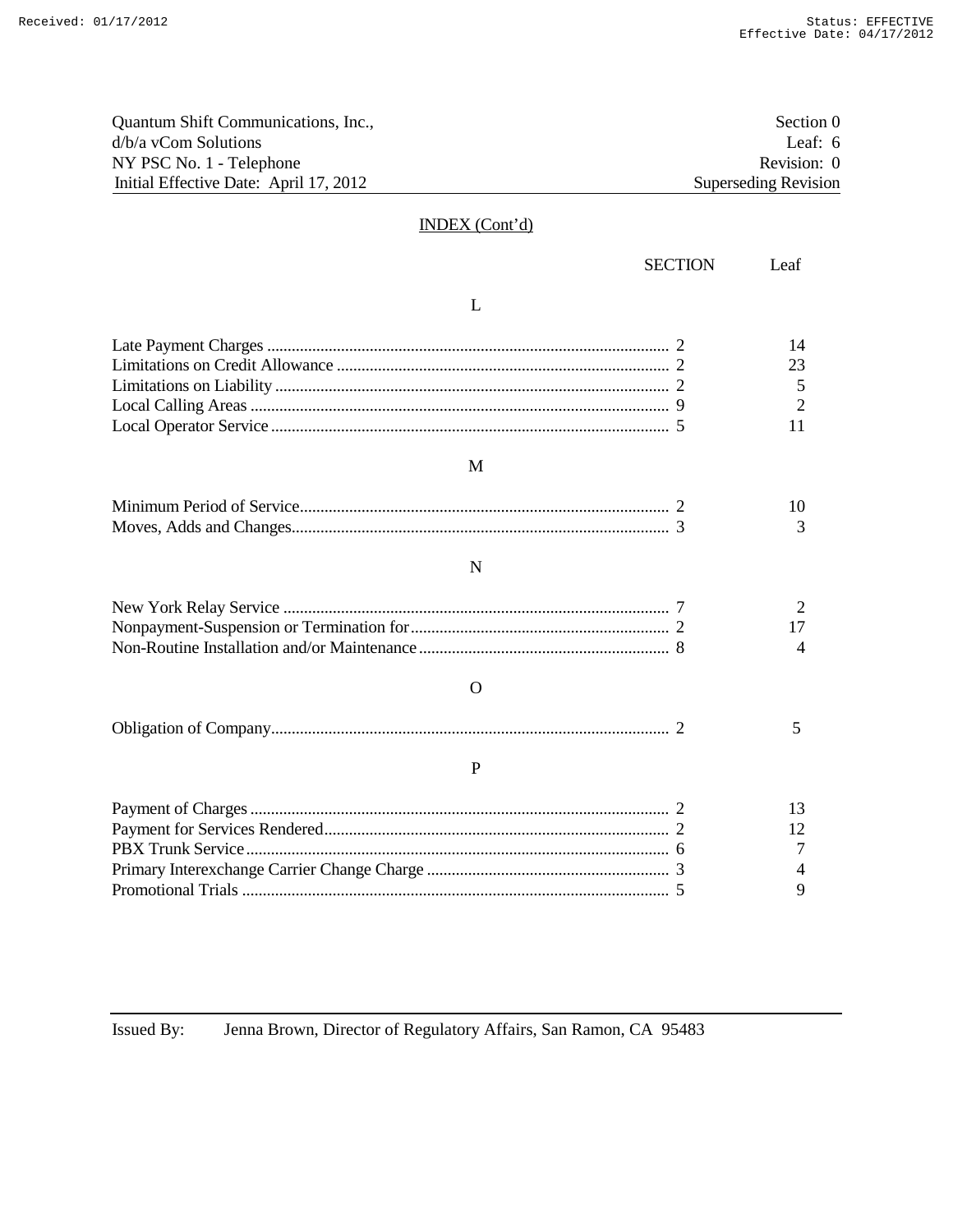| Quantum Shift Communications, Inc.,    | Section 0            |
|----------------------------------------|----------------------|
| $d/b/a$ vCom Solutions                 | Leaf: $7$            |
| NY PSC No. 1 - Telephone               | Revision: 0          |
| Initial Effective Date: April 17, 2012 | Superseding Revision |

# INDEX (Cont'd)

| SECTION | - Leaf |
|---------|--------|
|         |        |
|         |        |
|         |        |
|         |        |

# S

# T